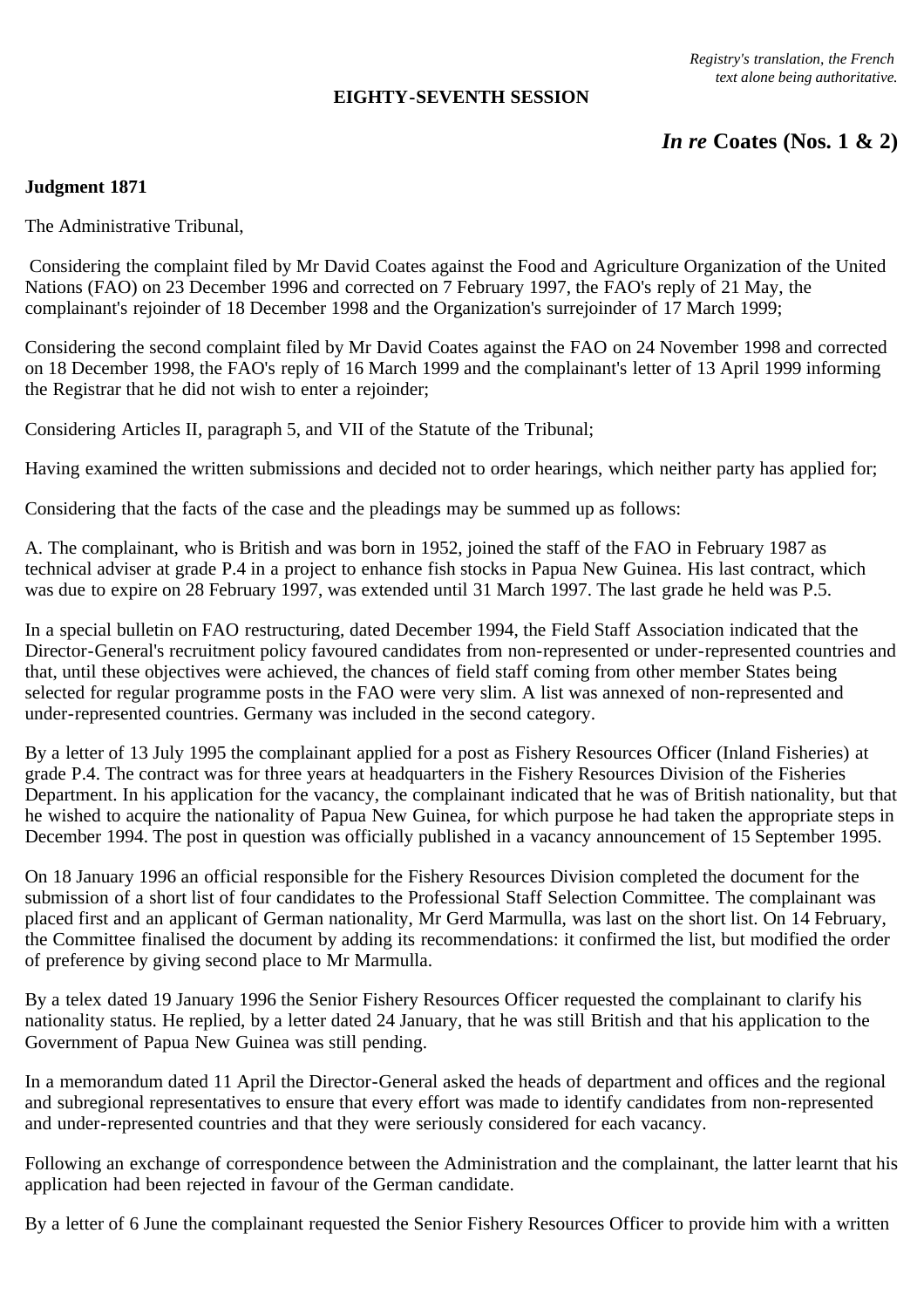explanation of the circumstances leading to his failure to be selected and to place a copy of this document in his personnel file. In a letter of 13 June the secretary of the Field Staff Association replied that, in view of the confidentiality of the procedures, it was not possible to provide him with the explanations that he had requested. In another letter, also dated 13 June, the Personnel Officer of the Fisheries Department stated that his application had been rejected, but that no record of it would be kept in his personnel file.

By a letter of 8 August 1996 the complainant appealed to the above Personnel Officer against the decision not to select him for the post awarded to Mr Marmulla. Not having received a reply, he filed his first complaint on 23 December 1996.

By a letter of 3 January 1997 he appealed to the Director-General. In a letter dated 4 March the Assistant Director-General in charge of Administration and Finance informed him that his appeal had been dismissed.

On 1 May 1997 the complainant brought his case to the Appeals Committee, which issued its report on 9 June 1998. By a letter dated 26 August the Director-General transmitted to the complainant a copy of this report, in which the Appeals Committee accepted that the appeal was receivable, but recommended its dismissal. He informed the complainant that he had decided to accept this recommendation. The complainant challenges that decision in his second complaint, filed on 24 November 1998.

B. In his first complaint, the complainant explains that his complaint is receivable, in accordance with Article VII(3) of the Statute of the Tribunal, since the Administration had not taken a decision on the appeal that he lodged on 8 August 1996.

He submits that the rejection of his application is an unlawful decision. In accordance with the case law of the Tribunal, the successful applicant must have all the minimum qualifications required in the notice of vacancy. He observes that, in contrast with Mr Marmulla, his own qualifications were higher than those required in the vacancy announcement.

Citing various texts, he contends that, although the Director-General has discretionary power concerning the appointment of staff members, he has to make his choice on the basis of the qualifications of the applicants and has to give priority to staff members of the Organization. Although the principle of equitable geographic distribution admittedly has to be taken into account, it is only of a "subsidiary nature".

The Professional Staff Selection Committee, as well as the members of the Fishery Resources Division, had recognised that he was the best candidate for the post. In his view, the Director-General took his decision solely on the basis of the nationality of the candidates. He alleges that the impugned decision violates the principle of equal treatment because it was founded on discrimination on the ground of nationality.

The complainant asks the Tribunal to order the Organization to pay him an amount equivalent to three years' salary and his statutory entitlements, as well as compensation for the moral injury that he suffered and "costs to cover legal expenses and allied expenses arising from geographical separation".

In his second complaint, the complainant presses his pleas and asks for the two cases to be joined.

He reiterates his pleas, and particularly that the rejection of his application is an unlawful decision. Citing the FAO Manual, he adds that, where several candidates are equally well qualified, the criterion of seniority prevails over that of nationality. The order of selection criteria is "extremely clear" and is confirmed by the vacancy announcement, which only refers to qualifications and experience. In the material case, he considers that the Director-General abused his power by selecting Mr Marmulla.

C. In its reply to the first complaint, the FAO submits that the complaint is irreceivable. It explains that the letter of 8 August 1996 never reached the Personnel Officer of the Fisheries Department, and so it could not be treated as an appeal by the complainant. It adds that the complainant did not appeal to the Director-General until 3 January 1997, which was over seven months after he had been notified of the decision not to select him, and that he was therefore time-barred. Moreover, he had not exhausted the internal remedies.

Subsidiarily, it observes that the principle of geographic distribution is "enshrined" in Article VIII of the Constitution and FAO Manual paragraph 305.433.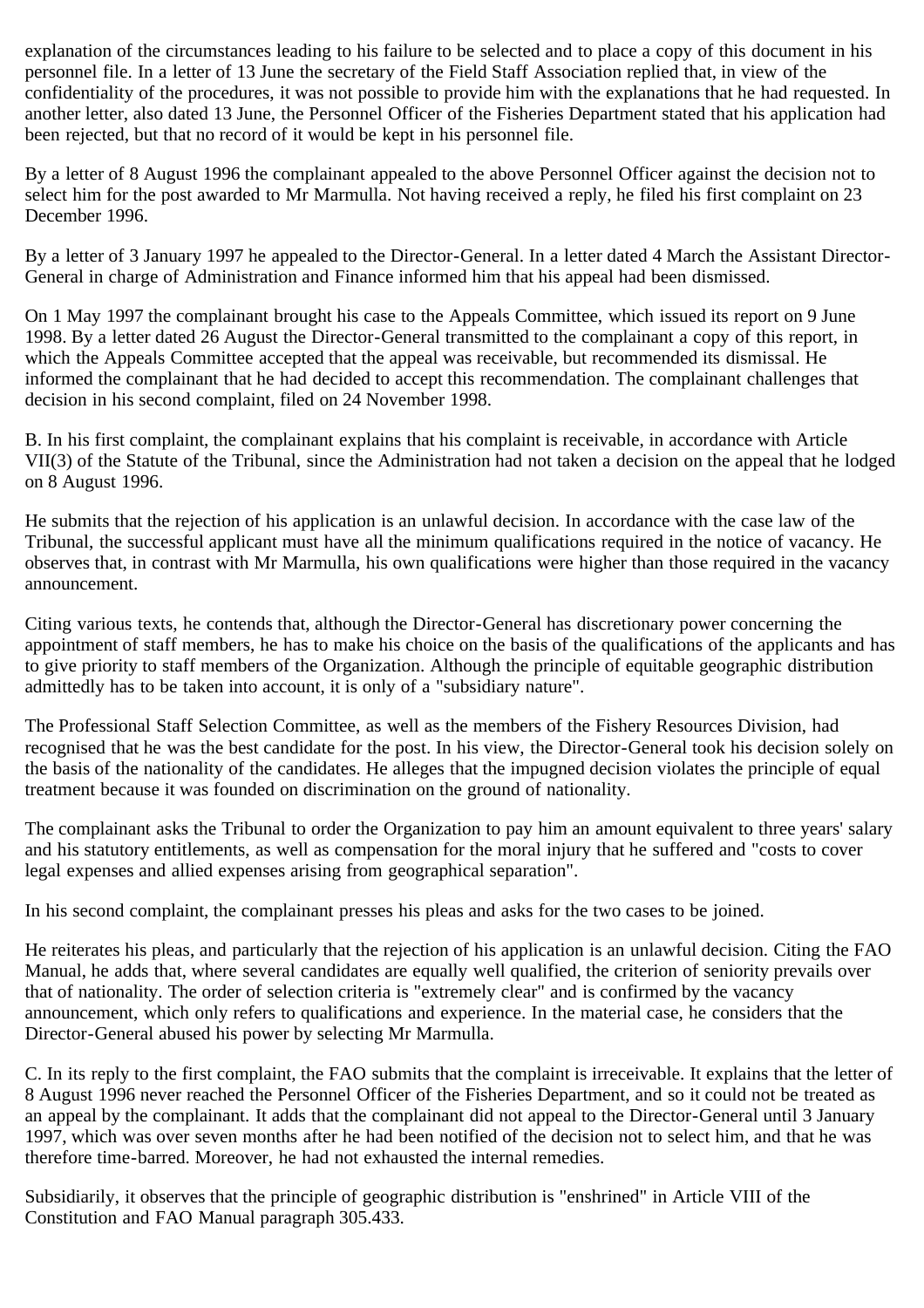It contends that the references made by the complainant to the case law are not relevant to the present case, because it respected its selection criteria and the Selection Committee and the Fisheries Department considered that the selected candidate had the required qualifications. It adds that the Tribunal recognises the possibility for organisations to determine quotas "for recruitment for the purpose of preserving or developing the international character of the staff" (Judgment 551 *in re* Spangenberg).

In its reply to the second complaint, the FAO does not oppose the joining of the two cases and presses its subsidiary pleas.

D. In his rejoinder, the complainant affirms that he provided proof of the transmission of the letter of 8 August 1996, by which he lodged his appeal.

He says that, by declaring his first appeal receivable, the Director-General implicitly recognised that it was wellfounded and that he was justified in having recourse to the Tribunal. The FAO should therefore pay him costs.

E. In its surrejoinder, the FAO further submits that, by appealing to the Director-General after he had filed his complaint with the Tribunal, the complainant demonstrated his awareness that he had not exhausted the internal procedures, as required. It therefore opposes the payment of costs incurred by the first complaint on the grounds that it was filed before the complainant had exhausted his internal means of redress.

### CONSIDERATIONS

1. In his first complaint, dated 23 December 1996, the complainant, invoking Article VII(3) of the Statute of the Tribunal, challenges what he considers to be an implicit rejection of his appeal by the FAO. In his second complaint, he challenges the explicit rejection of the appeal.

The FAO submits that the first complaint is irreceivable.

As the complainant requested the joinder of the two cases and the FAO did not raise objections to it, the cases are joined and there is therefore no need to deal with the question of receivability of the first complaint. The second complaint is receivable and the Tribunal will examine the case on its merits.

2. The complainant joined the staff of the FAO in February 1987 as technical adviser for a project executed by the Fisheries Department in Papua New Guinea. His fixed-term contract was renewed on several occasions, the last one was extended to 31 March 1997. He had been promoted to grade P.5 in 1991.

3. On 13 July 1995, he applied for a post as Fishery Resources Officer at grade P.4 in the Fisheries Department at FAO headquarters.

From the ninety-seven applications received for the post, the Fisheries Department submitted the names of four applicants, classified by order of preference, to the Professional Staff Selection Committee. The complainant was placed first on the list.

In its report to the Director-General, the Selection Committee confirmed the choices made by the Fisheries Department, but changed the order of preference: the fourth-placed applicant was raised to the second place, while the complainant remained in first place.

4. On 10 May 1996, when examining the Selection Committee's report, the Director-General gave his preference to the second-placed applicant on the grounds that he was a national of a country which was "under-represented" on the Professional staff of the FAO, while the complainant was a national of a country with "equitable representation".

5. Considering that the choice made by the Director-General was contrary to the recommendations of the Fisheries Department and the Selection Committee, that the selection had been made on non-professional criteria and that the candidate selected was clearly less well qualified, experienced or able than himself, the complainant appealed to the Director-General on 3 January 1997.

By a letter of 4 March 1997 he was informed that his appeal had been dismissed by the Director-General.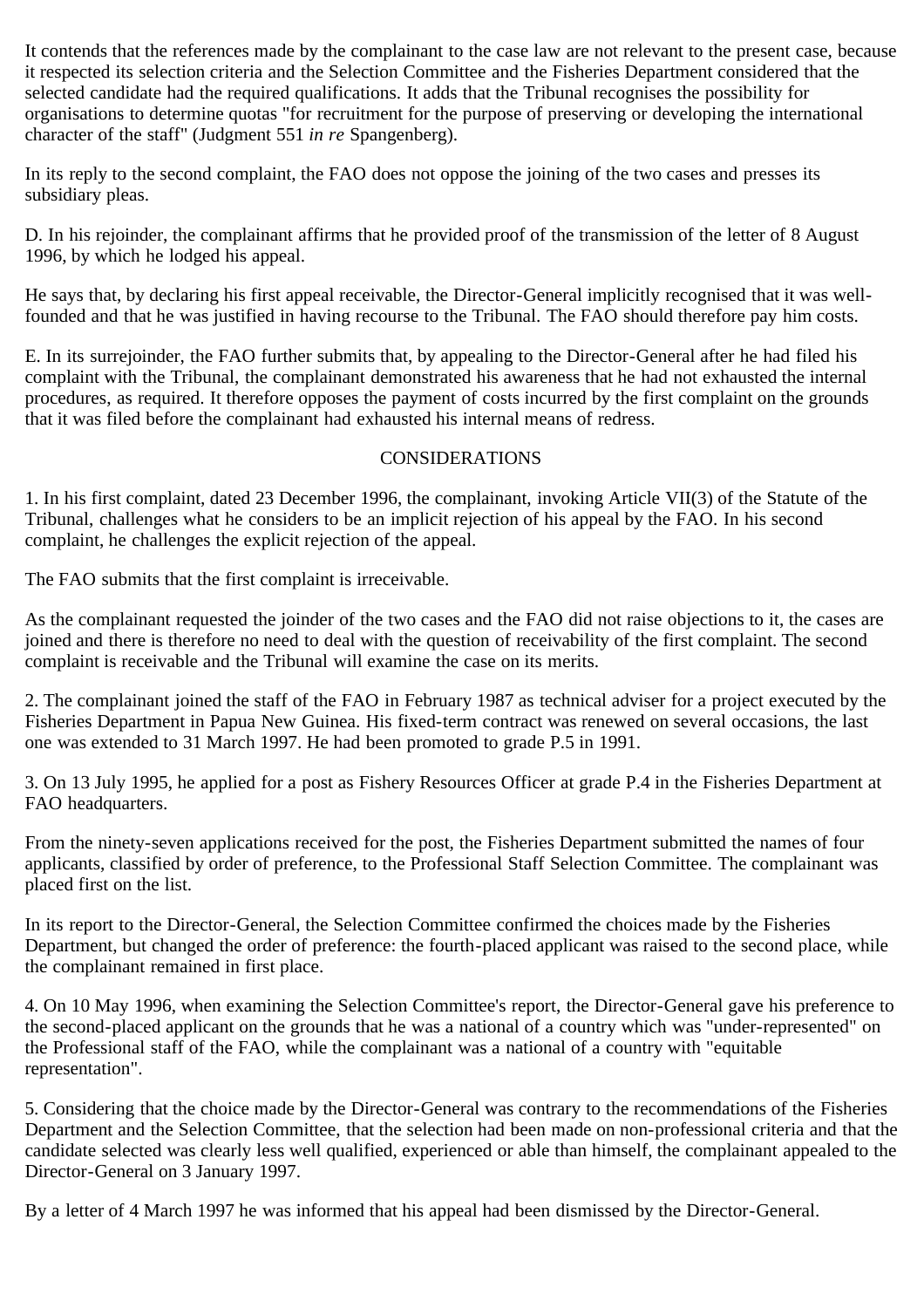On 1 May the complainant appealed to the chairman of the Appeals Committee. In its report to the Director-General, dated 9 June 1998, the Appeals Committee recommended that the appeal should be dismissed as being unfounded.

By a letter of 26 August 1998 the Director-General informed the complainant of the dismissal of his appeal. It is this decision which is challenged in the second complaint to the Tribunal, filed on 24 November 1998.

6. The complainant asks that the FAO be ordered to pay him an amount equivalent to three years' salary and his statutory allowances, compensation for the moral injury suffered and an amount to cover costs, including the costs of legal counsel and allied expenses arising from geographical separation.

He contends that the decision not to select him is unlawful on the grounds that the Director-General breached both the Constitution of the FAO and its General Rules and Staff Regulations, that he also misused his power and, finally, that he breached the principle of equal treatment.

### 7. Article VIII, paragraph 1, of the Constitution of the FAO provides that:

"The staff of the Organization shall be appointed by the Director-General in accordance with such procedure as may be determined by rules made by the Conference."

#### and paragraph 3 of the same Article states that:

"In appointing the staff, the Director-General shall, subject to the paramount importance of securing the highest standards of efficiency and of technical competence, pay due regard to the importance of selecting personnel recruited on as wide a geographical basis as is possible."

#### Rule XXXIX, paragraph 1, of the General Rules provides that:

"The staff of the Organization shall be appointed by the Director-General, having regard to paragraph 3 of Article VIII of the Constitution. Selection and remuneration shall be made without regard to race, nationality, creed or sex. ..."

#### and paragraph 4 of the same Rule states that:

"Except as provided in paragraph 1 of this Rule, the Director-General shall act in his unfettered judgement in appointing, assigning and promoting staff personnel, and shall not be bound to accept advice or request from any other source."

Appendix A to section 305 of the FAO Manual indicates that, for appointments and promotions to posts of one year or more, the Selection Committee "recommends for selection the candidate whose qualifications and experience most closely meet the requirements of the post set out in the vacancy announcement" and that if several candidates are equally well qualified, "the order of preference for selection could be as follows:

(i) a staff member holding a continuing appointment who is without, or shortly to be without, an assignment ...;

- (ii) seniority with the Organization ...;
- (iii) a candidate from a country not geographically over-represented;
- (iv) a staff member of another UN organization."

and Manual paragraph 305.433 states that:

"In filling a vacancy in the Professional category at Headquarters or a regional office, priority is given to qualified candidates who are nationals of Member States 'under-represented' or 'non-represented' on the staff. The consideration of geographic distribution is also applied ..."

8. The above provisions and the case law of the Tribunal show that the Director-General has discretion with regard to the appointment of staff members, which can only be subject to a limited power of review, for example as to whether he exercised his power in accordance with the basic texts of the Organization and the general principles of law governing the international civil service.

9. The Tribunal observes that the Director-General gave paramount importance to the principle of geographic distribution, which resulted in him selecting the applicant who was second in the list recommended by the Selection Committee because that applicant was a national of an "under-represented" country, while the complainant, who